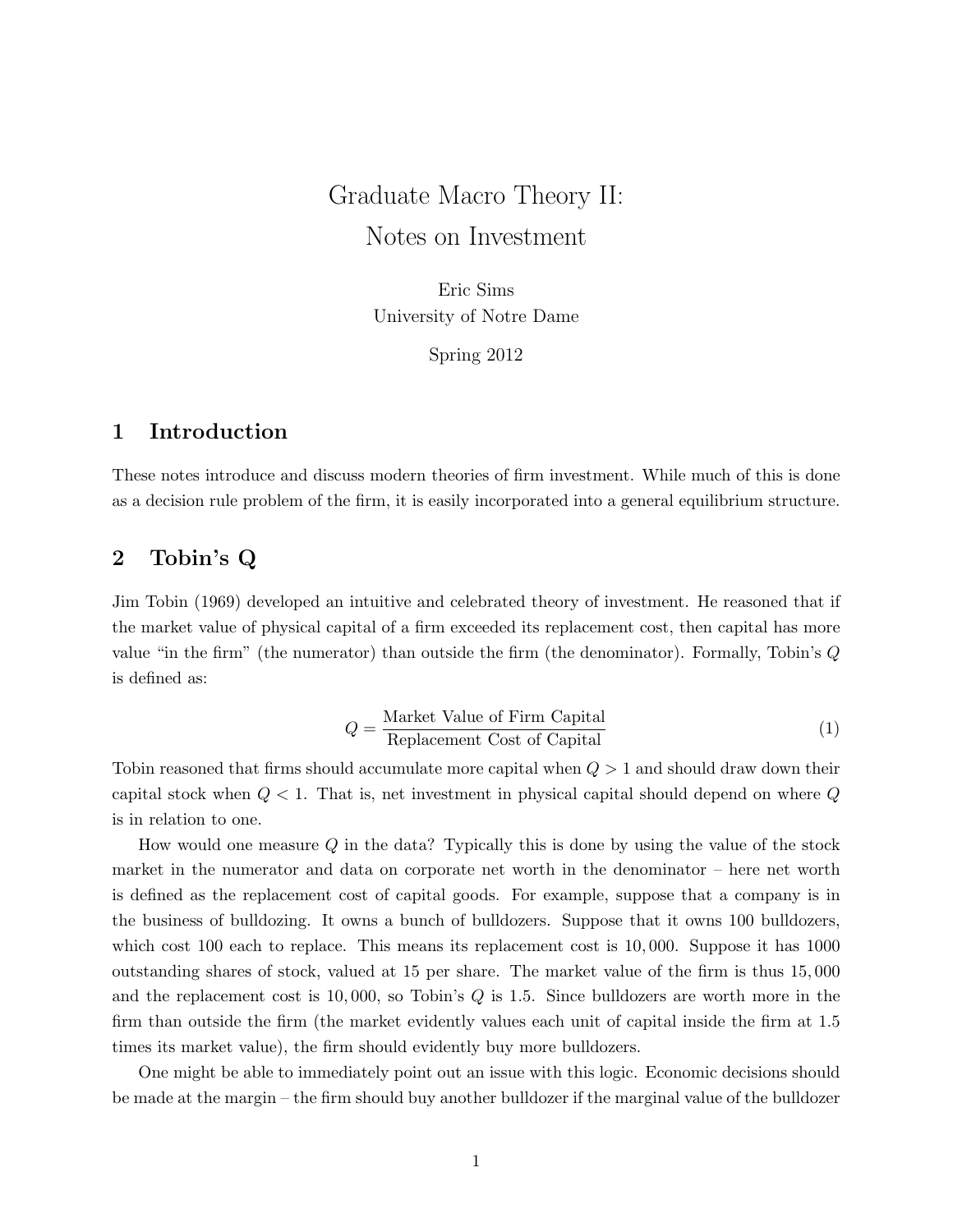in the firm exceeds the amount it costs to buy it. Tobin's  $Q$  is an average value – it is the average value of capital inside the firm relative to capital on the outside  $-$  e.g. normalizing the price of the capital good to be one, it is  $\frac{V}{k}$ , where V is total firm value. What really ought to matter for investing decisions is  $\frac{\partial V}{\partial k}$  – i.e. marginal Q, not average Q.

# 3 Convex Adjustment Costs: Partial Equilibrium

Consider the problem of a firm that owns its capital stock. The real interest rate is fixed at  $r$ , and firms discount future profits by  $\frac{1}{1+r}$ . The firm produces output using capital and labor according to a constant returns to scale Cobb-Douglas production function. It takes the real wage as given. The firm owns its capital stock. The problem is:

$$
\max_{n_t, I_t, k_{t+1}} V_0 = E_0 \sum_{t=0}^{\infty} \left( \frac{1}{1+r} \right)^t (a_t f(k_t, n_t) - w_t n_t - I_t)
$$
  
s.t.  

$$
k_{t+1} = I_t + (1-\delta) k_t
$$

Rather than substituting out the constraint, let's set up the problem as a Lagrangian, with multiplier  $q_t$ . The interpretation of the multiplier will be the extra value to the firm of an additional unit of new productive capital,  $k_{t+1}$ . In other words,  $q_t = \frac{\partial V_t}{\partial k_{t+1}}$  $\frac{\partial V_t}{\partial k_{t+1}}$ , and therefore has the interpretation as the price of new capital in terms of goods (which is what the value of the firm in this set up is measured as). The current value Lagrangian is:

$$
\mathcal{L} = E_0 \sum_{t=0}^{\infty} \left( \frac{1}{1+r} \right)^t (a_t f(k_t, n_t) - w_t n_t - I_t + q_t (I_t + (1-\delta)k_t - k_{t+1}))
$$

The first order conditions are:

$$
\frac{\partial \mathcal{L}}{\partial n_t} = 0 \Leftrightarrow a_t f_n(n_t, k_t) = w_t \tag{2}
$$

$$
\frac{\partial \mathcal{L}}{\partial I_t} = 0 \Leftrightarrow q_t = 1 \tag{3}
$$

$$
\frac{\partial \mathcal{L}}{\partial k_{t+1}} = 0 \Leftrightarrow q_t = \frac{1}{1+r} E_t \left( a_{t+1} f_k(n_{t+1}, k_{t+1}) + (1-\delta) q_{t+1} \right) \tag{4}
$$

We can solve the last condition forward to get:

$$
q_t = \frac{1}{1-\delta} E_t \sum_{j=1}^{\infty} \left(\frac{1-\delta}{1+r}\right)^j a_{t+j} f_k(k_{t+j}, n_{t+j})
$$
(5)

This says that the price of new capital should be equal to the present discounted value of marginal products, where there is now some discounting by the depreciation rate as well as the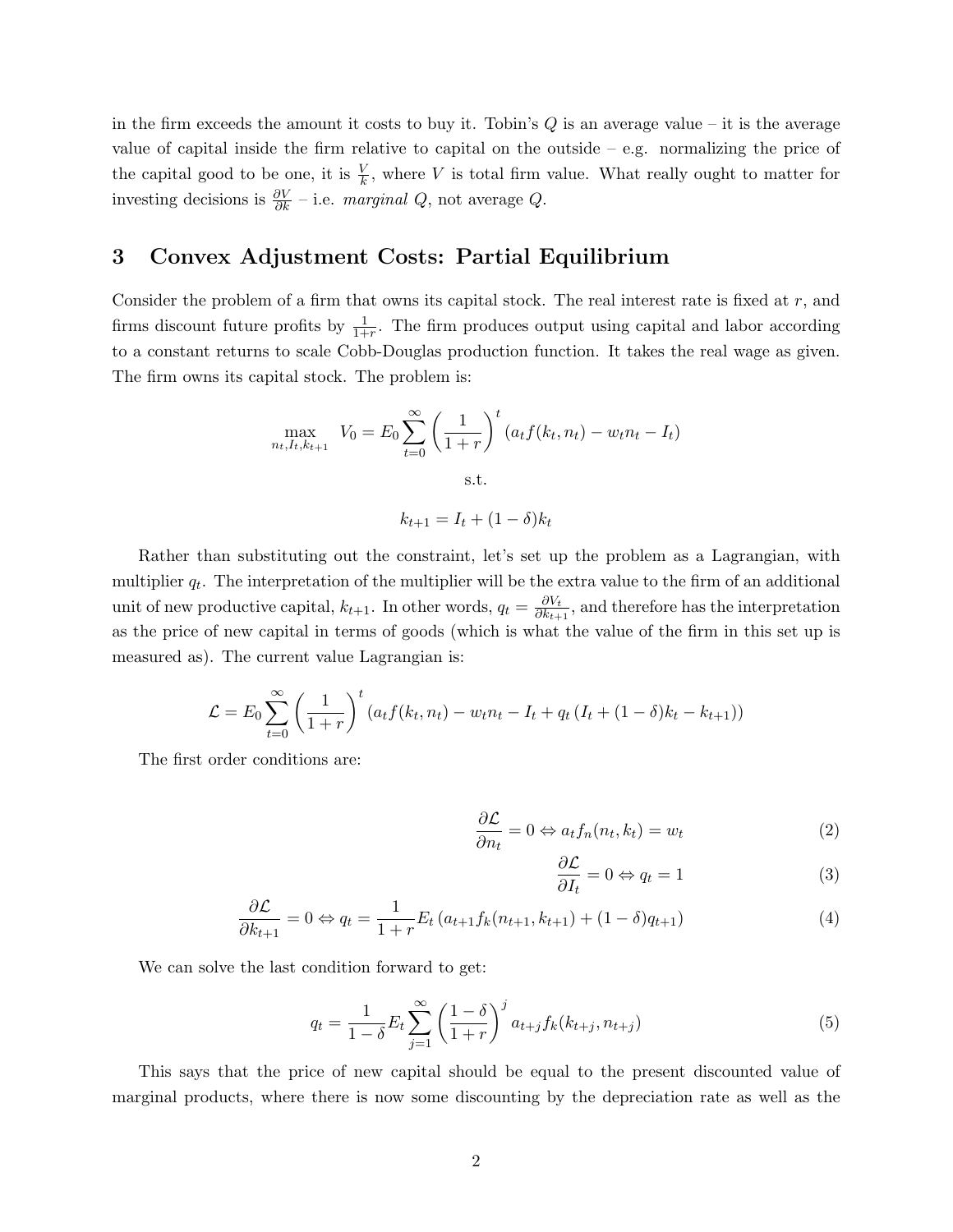interest rate. This makes good intuitive sense. The benefit of an additional unit of new capital is the present discounted stream of extra profits (marginal products). The benefit must equal the cost,  $q_t$ . But the second condition says that  $q_t = 1$  at all times. This means that the price of capital (in terms of consumption goods, the numeraire) is one. The intuition for this is pretty simple as well. If you gave the firm an extra unit of new capital,  $k_{t+1}$ , it could reduce current investment by one, which would increase current profits by one without affecting future profits. With  $q_t = 1$  at all times, we can also simplify the last condition to get the "Jorgensonian user cost" expression:

$$
r_t + \delta = E_t a_{t+1} f_k(k_{t+1}, n_{t+1})
$$

The problem with this set up is that the price of capital never changes, which does not seem to be the case in the real world. To get the price of capital to move around some we need to add some additional costs of investment. Aside from the foregone profits of 1 (the relative price of investment is 1), there is potentially an additional cost of (net) investment, given by the following function:

### $C(I_t,k_t)$

The idea here is that there are "installation costs" of new investment (in the form of foregone profits). The function  $C(\cdot)$  can have pretty general properties. For reasons that we'll see later, we're going to require that it be homogeneous of degree one  $-$  if you double both capital and investment, you double installation costs. Also, we assume that  $C(\delta k_t, k_t) = 0$  and  $C_I(\delta k_t, k_t) = 0$ . Finally, we want it to be decreasing in  $k_t$ . Effectively this means that if you have lots of capital, the installation costs of putting in new capital are relatively low (think: it causes fewer disruption). A popular functional form that satisfies all this is quadratic:

$$
C(I_t, k_t) = \frac{\phi}{2} \left( \frac{I_t}{k_t} - \delta \right)^2 k_t
$$

This is nice because it nests the "standard" setup without adjustment costs when  $\phi = 0$ . It is straightforward to verify that this is homogeneous of degree one and is convex in investment.

With this formulation the firm's problem can be written:

$$
\max_{I_t, k_{t+1}, n_t} V_0 = E_0 \sum_{t=0}^{\infty} \left( \frac{1}{1+r} \right) (a_t f(k_t, n_t) - w_t n_t - I_t - C(I_t, k_t)
$$
  
s.t.  

$$
k_{t+1} = I_t + (1-\delta) k_t
$$

Set up a Lagrangian. Denote the multiplier on the constraint by  $q_t$ .

$$
\mathcal{L} = E_0 \sum_{t=0}^{\infty} \left( \frac{1}{1+r} \right) \left( a_t f(k_t, n_t) - w_t n_t - I_t - C(I_t, k_t) + q_t (I_t + (1-\delta)k_t - k_{t+1}) \right)
$$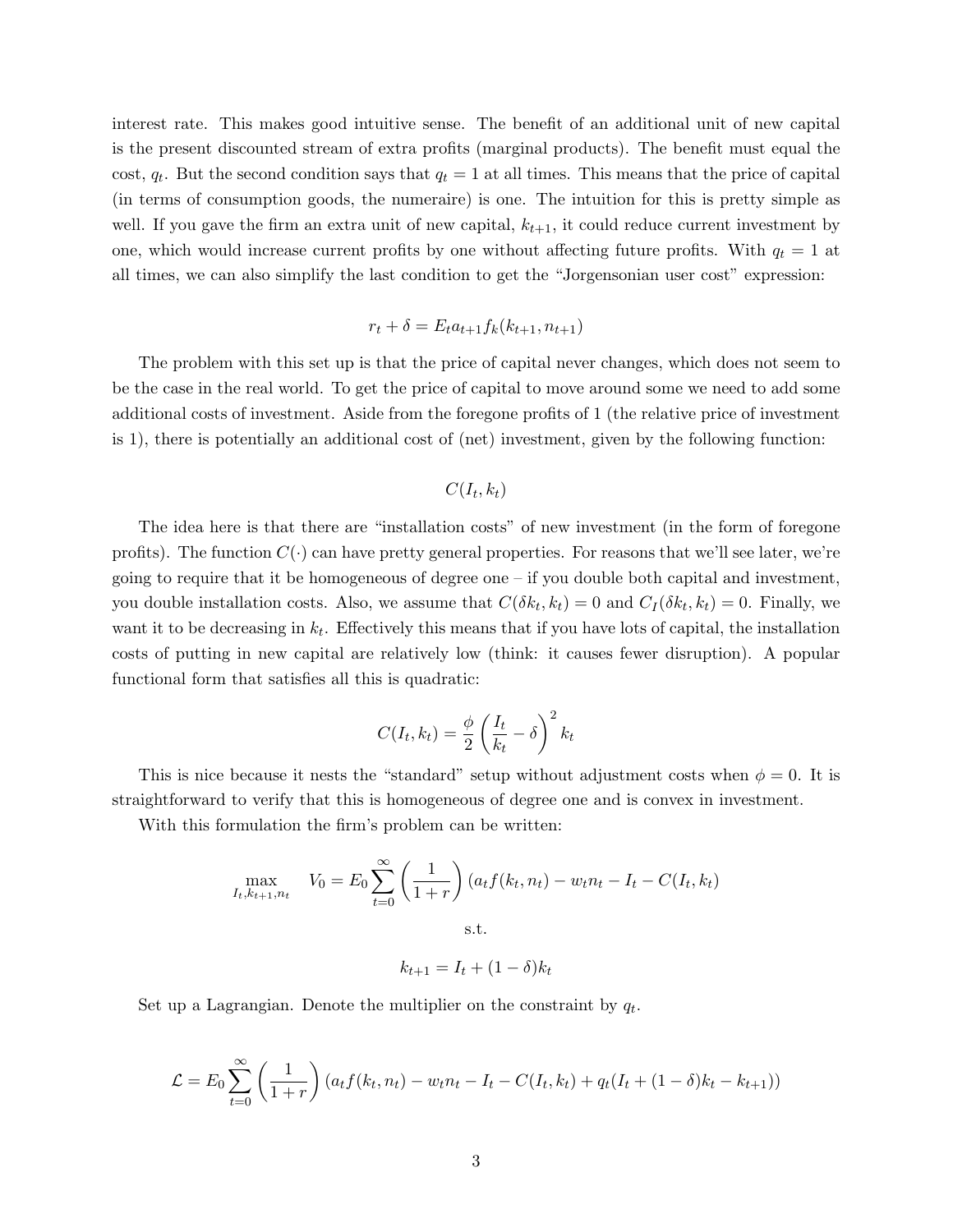The first order conditions are:

$$
\frac{\partial \mathcal{L}}{\partial n_t} = 0 \Leftrightarrow a_t f_n(k_t, n_t) = w_t \tag{6}
$$

$$
\frac{\partial \mathcal{L}}{\partial I_t} = 0 \Leftrightarrow q_t = 1 + C_I(I_t, k_t)
$$
\n(7)

$$
\frac{\partial \mathcal{L}}{\partial k_{t+1}} = 0 \Leftrightarrow q_t = \frac{1}{1+r} E_t \left( a_{t+1} f_k(k_{t+1}, n_{t+1}) - C_k(I_{t+1}, k_{t+1}) + (1-\delta) q_{t+1} \right) \tag{8}
$$

$$
TV: \lim_{T \to \infty} \left( \frac{1}{1+r} \right)^T E_t q_{t+T} k_{t+T+1} = 0 \tag{9}
$$

Now, let's think through what exactly  $q_t$  measures when we have these installation costs? It is the "shadow value" of the constraint, it is how much the firm would value having the constraint relaxed. Suppose that the firm has optimally chosen  $k_{t+1}$  given the state variables. Having the constraint relaxed means having one more unit of installed capital, or one more unit of  $k_{t+1}$ . Since this doesn't affect the optimal choice of  $k_{t+1}$  since the firm has already optimized, this means the firm will simply reduce current investment by 1 (this is an envelope type argument). This is valuable to the firm for two reasons. First, it means the firm has to do one fewer unit of investment today, which directly increases current profits by 1. Secondly, doing one fewer unit of investment reduces costs associated with adjustment by  $C_I(\cdot)$ , which also raises current profits. The total value in terms of current profits of having an extra unit of  $k_{t+1}$  is thus given by (7). In other words,  $q_t = \frac{\partial V_t}{\partial k_{t+1}}$  $\frac{\partial V_t}{\partial k_{t+1}}$  along an optimal path – i.e. the marginal value of an additional unit of capital. The transversality condition says that the present value of any capital "left over at the end of time" is equal to zero.

Just as we did before, we can iterate  $(8)$  gives another expression for q which is very intuitive. This can be solved forward using the transversality condition to get:

$$
q_t = E_t \frac{1}{1 - \delta} \sum_{j=1}^{\infty} \left( \frac{1 - \delta}{1 + r} \right)^j (a_{t+j} f_k(k_{t+j}, n_{t+j}) - C_k(I_{t+j}, k_{t+j}))
$$

This says that current q must also equal the present discounted value of the marginal profits of having an extra unit of  $k_{t+1}$ . The effective discount rate is by both the depreciation rate and r because the extra unit of  $k_{t+1}$  depreciates through time. The direct benefit of an extra unit of  $k_{t+1}$ is to have  $(1 - \delta)^{j-1} a_{t+j} f_k(k_{t+j}, n_{t+j})$  extra units of revenue at time  $t+j$  – you have  $(1 - \delta)^{j-1}$ extra units of capital at time  $t + j$ , which yields marginal product  $a_{t+j}f_k(k_{t+j}, n_{t+j})$ . There is also an indirect effect - having more  $k_{t+1}$  reduces the installation costs. Having  $(1 - \delta)^{j-1}$  extra units of capital at time  $t + j$  reduces installation costs by  $C_k(I_{t+j}, k_{t+j})$ . Hence,  $q_t$  is also the present discounted value of having an extra unit of capital, measured in terms of future marginal products and reductions in installation costs.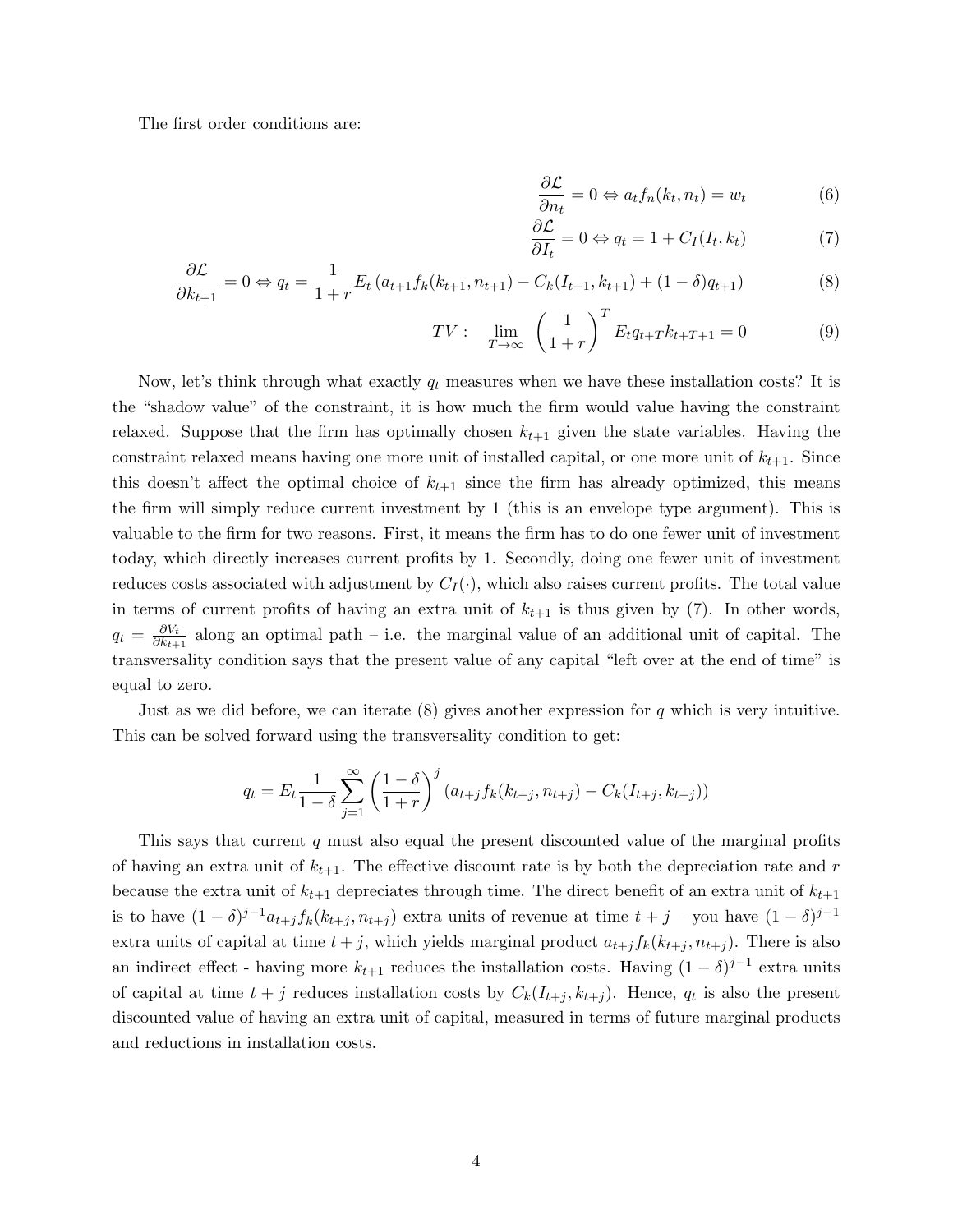#### 3.1  $q$  and Investment

The first order condition (7) above implicitly defines an investment demand function relating net investment to  $q_t$ . If  $q_t > 1$ , then  $C_i(\cdot) > 0$ , which requires  $I_t > \delta k_t$ . Suppose that we have the following functional form of the adjustment cost function given above. Take the derivative and plug into (7):

$$
q_t = 1 + \phi \left(\frac{I_t}{k_t} - \delta\right)
$$

Now solve for  $\frac{I_t}{k_t}$ :

$$
\frac{I_t}{k_t} = \frac{1}{\phi}(q_t - 1) + \delta \tag{10}
$$

This says that net investment will be positive if and only if  $q_t \geq 1$ .  $\phi$  governs how sensitive investment is to  $q_t$ . Put differently, a firm's investment as a fraction of its size (where size is measured in terms of capital stock) should only be a function of  $q_t$  and parameters. In other words,  $q_t$  should be a sufficient statistic for investment.

## 3.2 Tobin's Q, q, and the Hayashi Theorem

Recall from above that Tobin's  $Q$  is the ratio of the market value of a firm divided by the replacement cost of its capital – i.e.  $\frac{V_0}{k}$ , the *average* value of a unit of capital. This is observable – you can get the value of the firm from the stock market capitalization (i.e. market share price times number of shares) and the replacement cost of the firm's capital goods. The theory laid out above, which is explicitly based on optimization, says that investment should depend on q, which is  $\frac{\partial V_0}{\partial k}$  – i.e. the marginal value of a unit of capital. This is in general not observable. Or is it?

Hayashi (1982) laid out conditions under which marginal q and average Q are one in the same. In particular, he showed that (i) the production function being homogeneous of degree one and (ii) the adjustment cost function being homogeneous of degree one then average and marginal are one in the same.

I eschew a formal proof. But intuitively this result can be seen as follows. Under a Cobb-Douglas production technology, the first order condition for the choice of labor, given the capital stock, wage rate, and level of TFP, is:

$$
n_t = \left(\frac{(1-\alpha)a_t}{w_t}\right)^{\frac{1}{\alpha}} k_t
$$
\n(11)

This means that n is proportional to  $k$ , holding everything else fixed. Put differently, if the firm has twice as much capital, it will want twice as much labor. From the first order condition for investment using our functional form:

$$
q_t = 1 + \phi \left(\frac{I_t}{k_t} - \delta\right) \tag{12}
$$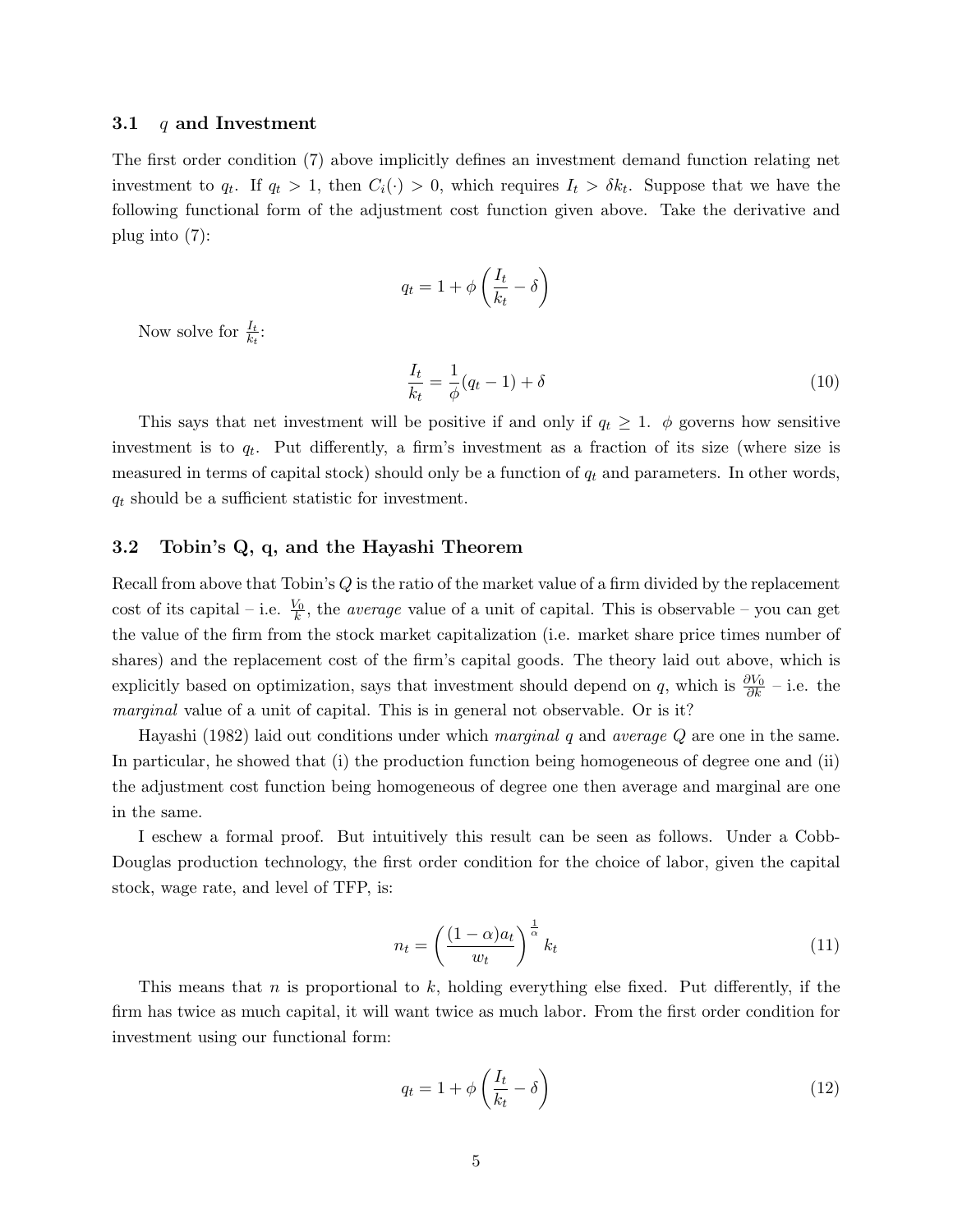What this says is that, for a given  $q_t$ , if you double k, you also want to double I. Hence, if you give the firm twice as much initial capital, it will double both investment and labor input. Now go the expression for within period profits:

$$
\Pi_t = a_t f(k_t, n_t) - w_t n_t - I_t - C(I_t, k_t)
$$
\n(13)

If k doubles, and hence by the arguments above both  $n$  and  $I$  double, then every term in this doubles. This means that current cash flows are proportional to current  $k$ . Intuitively, this means that the value of the firm is therefore proportional to  $k$ :

$$
V_0 = \varphi k \tag{14}
$$

Since value is linear in  $k$ , then marginal and average are the same thing. This means that the q that should affect investment is the same thing as Tobin's  $Q$ . This has important empirical content, as it means that  $q$  is observable and the theory can be tested. Unfortunately, as with most theories, this theory can be rejected in the data. The theory suggests that, once measured,  $q_t$  should be a sufficient statistic for investment. This means that, for example, in regressions of investment on measured  $q_t$ , the coefficients on *anything else* should be zero. This is similar to tests of the random walk hypothesis for consumption – consumption should be a sufficient statistic for future consumption. People will typically find that things like current cash flow has a significant coefficient when it shouldn't. This is somewhat akin to the "excess sensitivity" finds in the consumption literature that consumption is too sensitive to current income.

#### 3.3 The Phase Diagram

Now let's think about analyzing this in terms of a phase diagram. Let  $q_t$  be the jump variable (the variable on the vertical axis) and  $k_t$  be the state variable (the variable on the horizontal axis). We want to find two isoclines: one were  $q_{t+1} - q_t = 0$  and one where  $k_{t+1} - k_t = 0$ . Given the accumulation equation,  $k_{t+1} - k_t = 0 \Leftrightarrow \frac{I_t}{k_t} = \delta$ , which means that  $C_I(\delta k_t, k_t) = 0$  and hence  $q_t = 1$ . Hence the,  $k_{t+1} - k_t = 0$  isocline is a horizontal line at  $q_t = 1$ .

$$
q_t = 1 \tag{15}
$$

The  $q_{t+1} - q_t$  isocline is a little tougher to figure out. Begin my multiplying both sides by  $1 + r$ :

$$
q_t + rq_t = E_t a_{t+1} f_k(k_{t+1}, n_{t+1}) - E_t C_k(I_{t+1}, k_{t+1}) + (1 - \delta) q_{t+1}
$$

Simplify:

$$
q_t = E_t q_{t+1} = 0 \Leftrightarrow r q_t = E_t a_{t+1} f_k(k_{t+1}, n_{t+1}) - E_t C_k(I_{t+1}, k_{t+1}) - \delta E_t q_{t+1}
$$

Now, so as to make the phase diagram in discrete time more natural, we engage in the abuse of termingology that we've used before, and assume that  $q_t \approx q_{t+1}$  and the same for  $n_t$ ,  $I_t$ , and  $k_t$ .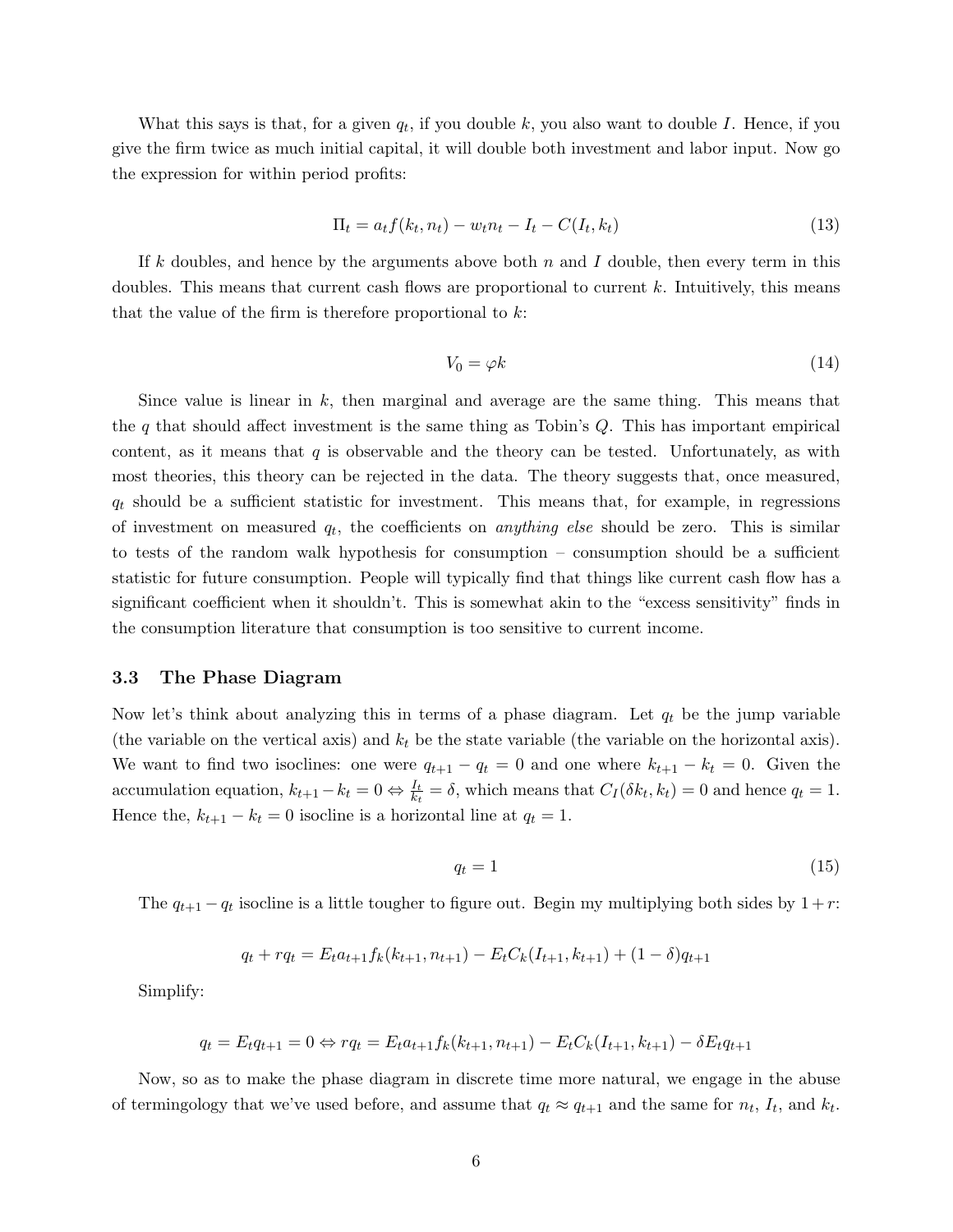we can then write the  $q_{t+1} - q_t = 0$  isocline as:

$$
q_t = \frac{1}{r+\delta} \left( a_t f_k(k_t, n_t) - C_k(I_t, k_t) \right) \tag{16}
$$

This is the  $q_{t+1} - q_t$  isocline. What does it look like  $(q_t, k_t)$  space? Let's take the derivative with respect to  $k_t$ :

$$
\frac{dq_t}{dk_t} = \frac{1}{r+\delta} \left( a_t f_{kk}(k_t, n_t - C_{kk}(I_t, k_t)) \right)
$$

We need to know  $C_{kk}(\cdot)$ . Use our baseline functional form:

$$
C_k(\cdot) = \frac{\phi}{2} \left( \frac{I_t}{k_t} - \delta \right)^2 - \phi \left( \frac{I_t}{k_t} - \delta \right) \frac{I_t}{k_t}
$$

$$
C_{kk}(\cdot) = \phi \frac{I_t^2}{k_t^3} \ge 0
$$

Since  $C_{kk}(\cdot) \ge 0$  and  $f_{kk}(\cdot) \le 0$ , this derivative must therefore be negative  $-\frac{dq_t}{dk_t} \le 0$ . In other words, the  $q_{t+1} - q_t = 0$  isocline slopes down.

The steady state occurs where these two cross. Above the  $k_{t+1} - k_t$  locus,  $q_t > 1$ , and hence capital is growing, so arrows point right. The reverse is true below the  $k_{t+1} - k_t = 0$  locus, where the arrows point left. To the right of the  $q_{t+1} - q_t = 0$  isocline,  $k_t$  is "too big". This means that the current marginal product of capital is small, which means that  $q_{t+1} > q_t$ , so the arrows point up. To the left of the  $q_{t+1} - q_t = 0$  locus the arrows point down. We can see that the saddle path must be downward sloping and flatter than the  $q_{t+1} - q_t = 0$  locus. The system is saddle point stable. The phase diagram is shown below.

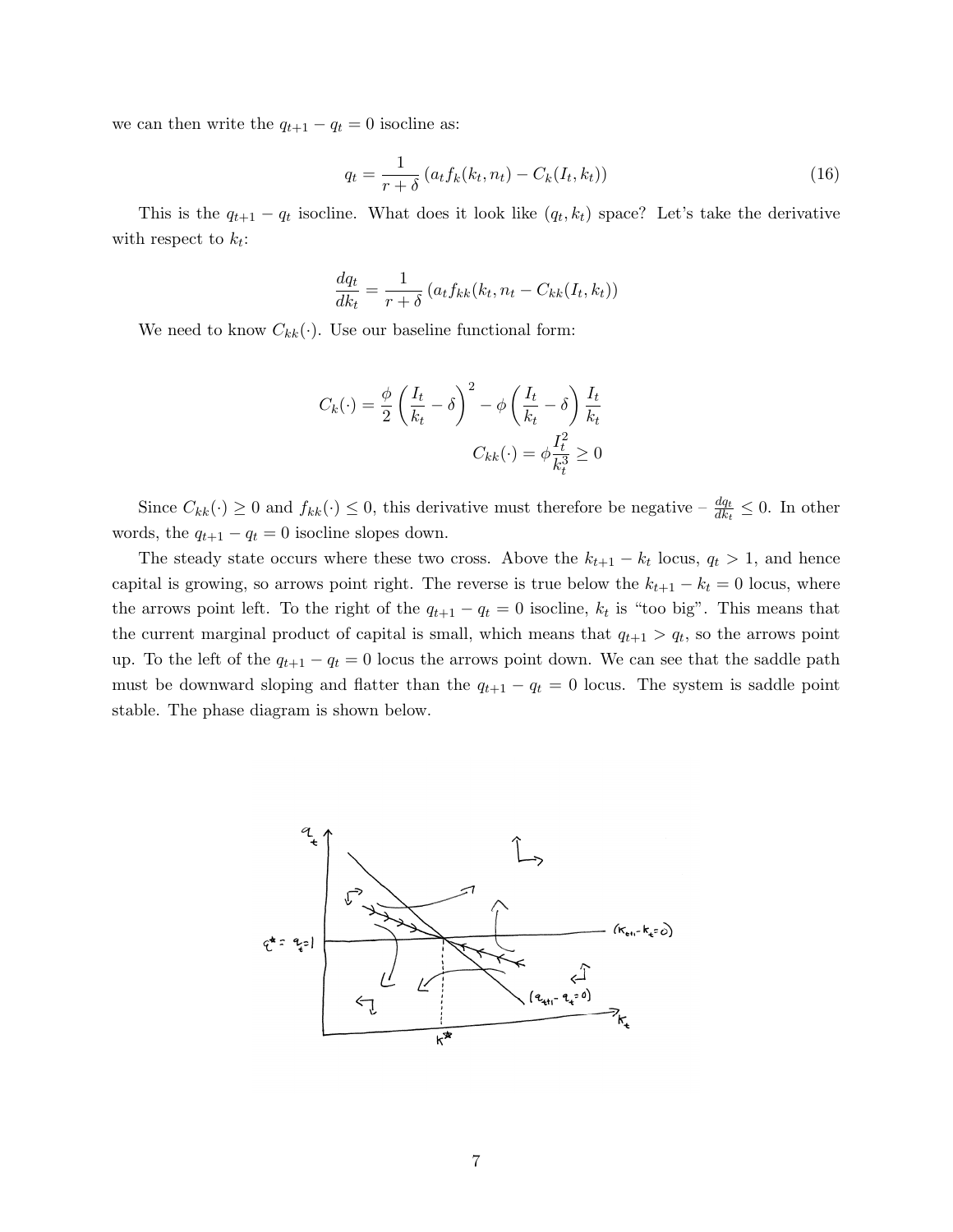Consider an unexpected, permanent increase in a. This does not affect the  $k_{t+1} - k_t = 0$  locus, which is still horizontal at  $q_t = 1$ , but it shifts the  $q_{t+1} - q_t = 0$  isocline to the right. The new steady state occurs at the same  $q^*$ , but a higher  $k^*$ .  $q_t$  must immediately jump up to the new saddle path, and then ride the dynamics into the new steady state.  $q_t$  jumping means that investment will be abnormally high, which is necessary to get to the new steady state. The phase diagram and impulse responses are shown below:



#### 3.4 What if there are no adjustment costs?

Use our basic specification. The first order condition implicitly determining investment demand

$$
\frac{I_t}{k_t} = \frac{1}{\phi}(q_t - 1) + \delta
$$

If there are no adjustment costs, the  $\phi = 0$  and the sensitivity of investment to  $q_t$  is infinite. This means that the "investment demand curve" is perfectly elastic at  $q_t = 1$  (in terms of the phase diagram the saddle path is flat at  $q_t = 1$ .

In a sense then, investment is "residually determined" in a model without adjustment costs. With perfectly elastic demand (in terms of  $q_t$ ), the quantity of investment in equilibrium is completely determined by saving supply, which comes from the household side of the model (and which we haven't yet modeled).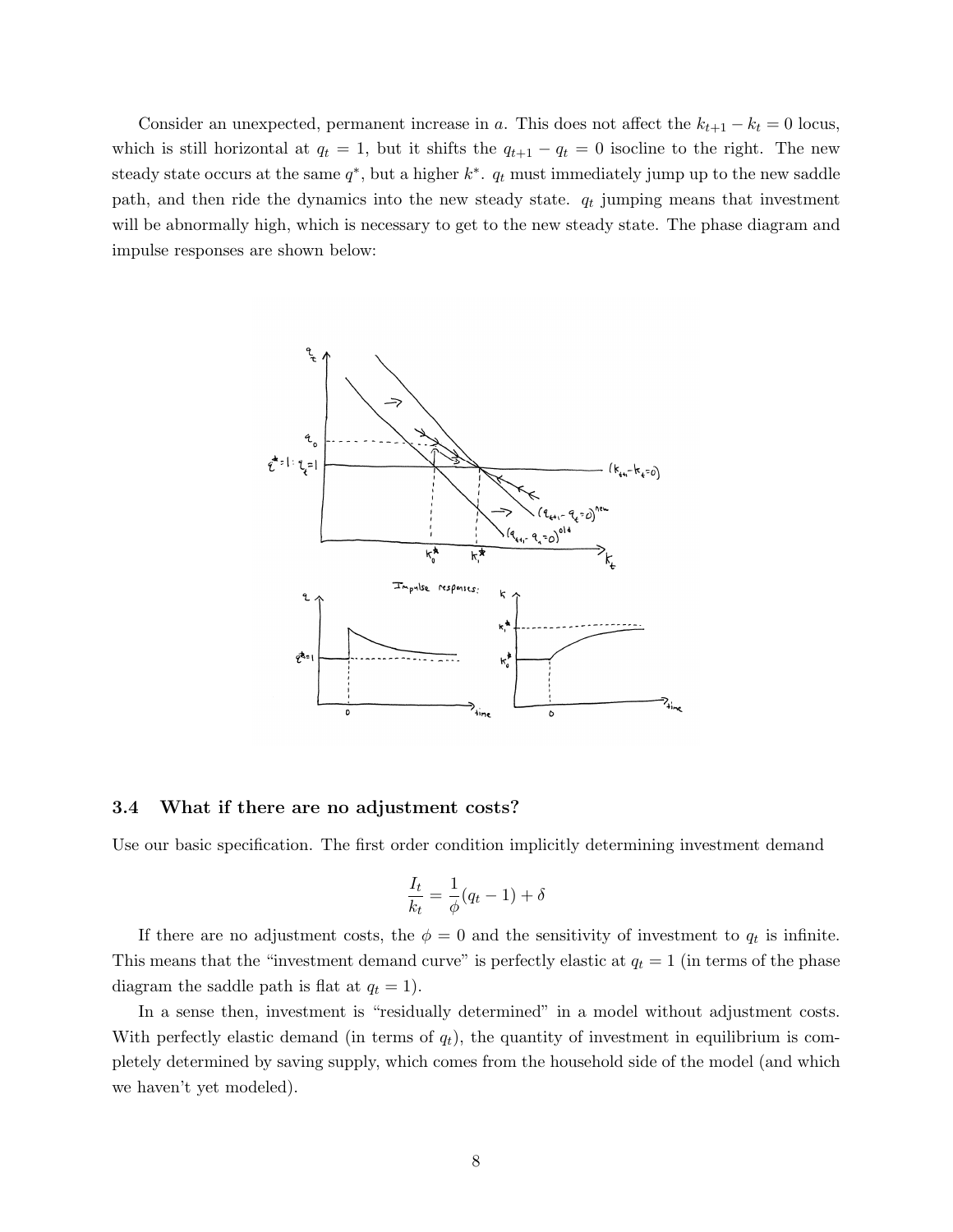## 4 Convex Adjustment Costs: General Equilibrium

Now let's consider the role of adjustment costs in general equilibrium. There are multiple ownership structures to consider but let's suppose that firms own the capital stock (so that there is a welldefined concept of "value of the firm"). The household problem is:

$$
\max_{c_t, n_t, b_{t+1}} E_0 \sum_{t=0}^{\infty} \beta^t (u(c_t) + v(1 - n_t))
$$
  
s.t.

$$
c_t + b_{t+1} \le w_t n_t + (1 + r_t) b_t + \Pi_t
$$

$$
k_{t+1} = I_t + (1 - \delta) k_t
$$

Basically this says that the household can consume or accumulate riskless bonds, and it earns income from its labor and from dividends distributed from firms. Let's set this up as a current value Lagrangian:

Basically what this says is that the household can consume, accumulate new capital, accumulate new bonds, and pay adjustment costs associated with adjusting its capital stock with its income, which comes from labor, renting capital, interest income on bonds, and distributed profits. Let's set this up as a current value Lagrangian, with two separate constraints:

$$
\mathcal{L} = E_0 \sum_{t=0}^{\infty} \beta^t \left( u(c_t) + v(1 - n_t) + \lambda_t \left( w_t n_t + (1 + r_t) b_t + \Pi_t - c_t - b_{t+1} \right) \right)
$$

$$
\frac{\partial \mathcal{L}}{\partial c_t} = 0 \Leftrightarrow u'(c_t) = \lambda_t \tag{17}
$$

$$
\frac{\partial \mathcal{L}}{\partial n_t} = 0 \Leftrightarrow v'(1 - n_t) = u'(c_t)w_t \tag{18}
$$

$$
\frac{\partial \mathcal{L}}{\partial b_{t+1}} = 0 \Leftrightarrow \lambda_t = \beta E_t \lambda_{t+1} (1 + r_{t+1}) \tag{19}
$$

These are entirely standard first order conditions. Now let's think about the value of the firm. I have previously written the problem out where the value of the firm is measured in utils – units of utility. The value of the firm in that set up is given by: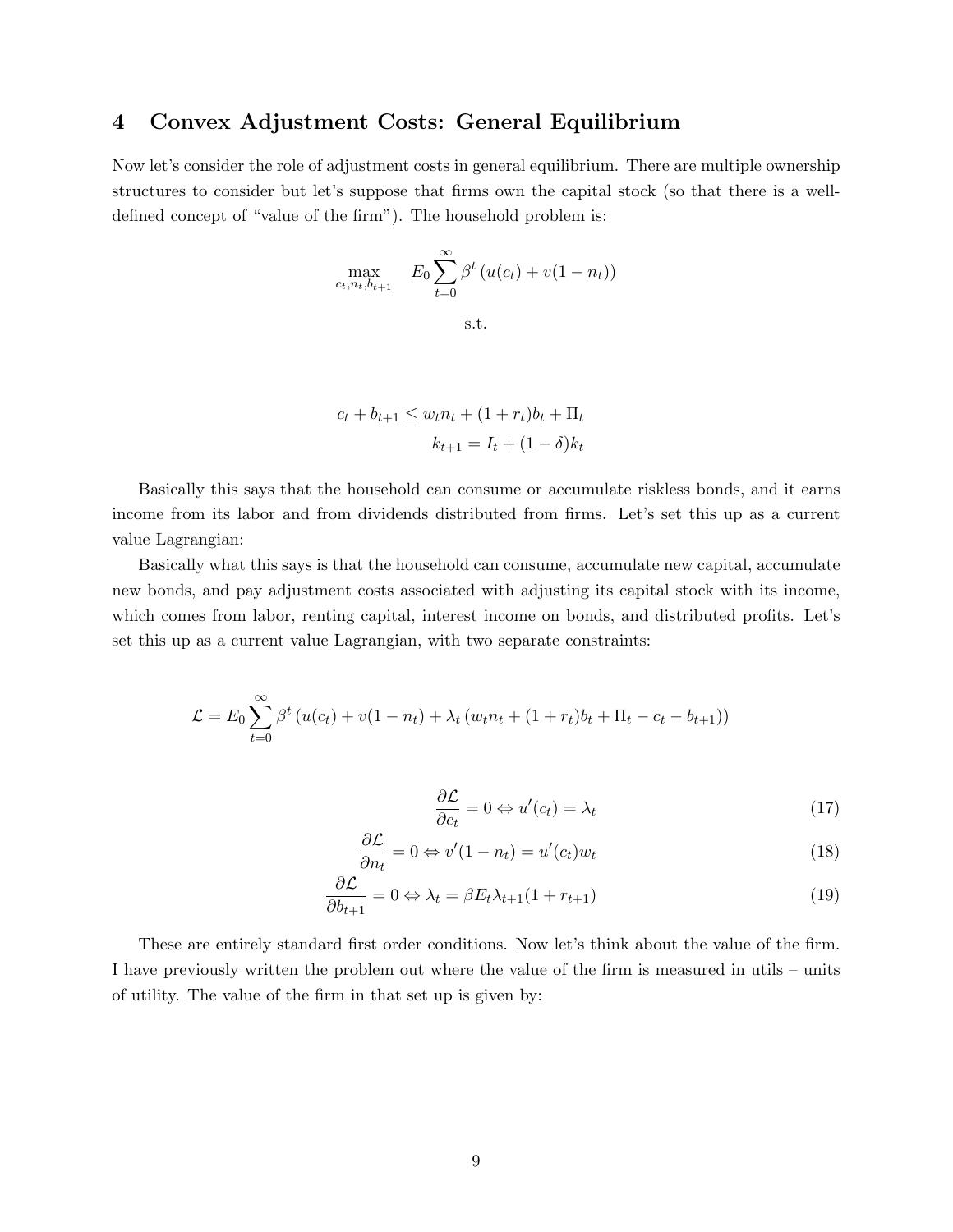$$
VU_0 = M_0\Pi_0 + M_1\Pi_1 + \dots + M_t\Pi_t\Pi_t = \sum_{j=0}^{\infty} M_j\Pi_j
$$

$$
\Pi_t = a_t f(k_t, n_t) - w_t n_t - I_t - C(I_t, k_t)
$$

$$
M_t = \beta^t \lambda_t
$$

 $\lambda_t$  is the current value marginal utility of consumption at time t;  $M_t$  is the stochastic discount factor that brings this back to the beginning of time, time  $t = 0$ . The units of  $M_t$  are "utils/goods", while the units of  $\Pi_t$  are "goods". Multiplying profits/dividends at time t by  $M_t$  puts the units into utils –  $M_t \Pi_t$  is how the household values dividends at time t from the perspective of time 0 utils.

It is perhaps more common to express the value of the firm in units of goods. To do this, define  $V_t = V U_t / \lambda_t$ . Then we have:

$$
V_0 = \Pi_0 + \widetilde{M}_1 \Pi_1 + \dots + \widetilde{M}_t \Pi_t + \dots
$$

$$
\widetilde{M}_t = \frac{M_t}{M_0} = \beta \frac{\lambda_t}{\lambda_0}
$$

 $M_t$  is the more conventional representation of the stochastic discount factor – using it puts the value of the firm in terms of units of goods as opposed to units of utility. The value of the firm can then be written recursively:

$$
V_0 = E_0 \sum_{t=0}^{\infty} \widetilde{M}_t \Pi_t = V_t = \Pi_t + \beta E_t \frac{\lambda_{t+1}}{\lambda_t} V_{t+1}
$$

Here  $\widetilde{M}_0 = \lambda_0/\lambda_0 = 1$ . Using this version of the stochastic discount factor we can write out the firm's problem as:

$$
\max_{n_t, k_{t+1}, I_t} E_0 \sum_{t=0}^{\infty} \widetilde{M}_t \left( a_t f(k_t, n_t) - w_t n_t - I_t - C(I_t, k_t) \right)
$$
  
s.t.

$$
k_{t+1} = I_t + (1 - \delta)k_t
$$

Form a Lagrangian, and use  $q_t$  as the multiplier on the constraint:

$$
\mathcal{L} = E_0 \sum_{t=0}^{\infty} \widetilde{M}_t \left( a_t f(k_t, n_t) - w_t n_t - I_t - C(I_t, k_t) + q_t (I_t + (1 - \delta) k_t - k_{t+1}) \right)
$$

The first order conditions are: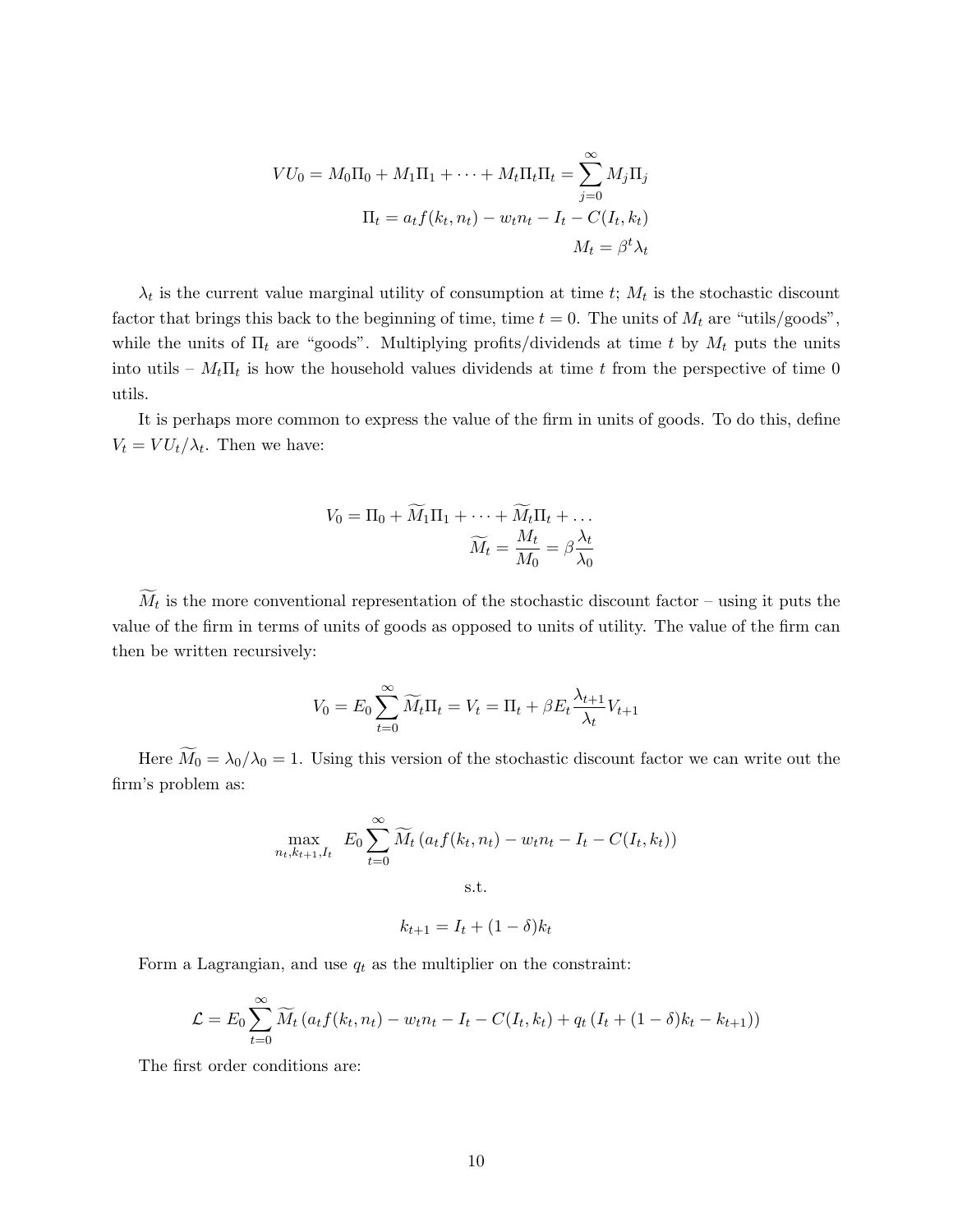$$
\frac{\partial \mathcal{L}}{\partial n_t} = 0 \Leftrightarrow a_t f_n(k_t, n_t) = w_t \tag{20}
$$

$$
\frac{\partial \mathcal{L}}{\partial I_t} = 0 \Leftrightarrow q_t = 1 + C_I(I_t, k_t)
$$
 (21)

$$
\frac{\partial \mathcal{L}}{\partial k_{t+1}} = 0 \Leftrightarrow q_t = \beta E_t \frac{\lambda_{t+1}}{\lambda_t} \left( a_{t+1} f_k(k_{t+1}, n_{t+1}) - C_k(I_{t+1}, k_{t+1}) + (1 - \delta) q_{t+1} \right) \tag{22}
$$

These are exactly the same first order conditions we in the partial equilibrium problem, except we discount now by the stochastic discount factor instead of a fixed interest rate.

If we use our normal preference specification and the continued functional form of the adjustment cost function, the first order conditions characterizing the equilibrium of the model become:

$$
\frac{\theta}{1 - n_t} = \frac{1}{c_t} w_t (23)
$$
  
\n
$$
q_t = E_t \left( \beta \frac{c_t}{c_{t+1}} \left( \left( \alpha a_{t+1} k_{t+1}^{\alpha - 1} n_t^{1 - \alpha} - \frac{\phi}{2} \left( \frac{I_{t+1}}{k_{t+1}} - \delta \right)^2 + \phi \left( \frac{I_{t+1}}{k_{t+1}} - \delta \right) \frac{I_{t+1}}{k_{t+1}} \right) + (1 - \delta) q_{t+1} \right) \right) (25)
$$
  
\n
$$
q_t = E_t \left( \beta \frac{c_t}{c_{t+1}} \left( \left( \alpha a_{t+1} k_{t+1}^{\alpha - 1} n_t^{1 - \alpha} - \frac{\phi}{2} \left( \frac{I_{t+1}}{k_{t+1}} - \delta \right)^2 + \phi \left( \frac{I_{t+1}}{k_{t+1}} - \delta \right) \frac{I_{t+1}}{k_{t+1}} \right) + (1 - \delta) q_{t+1} \right) \right) (26)
$$
  
\n
$$
w_t = a_t (1 - \alpha) k_t^{\alpha} n_t^{-\alpha} (27)
$$
  
\n
$$
k_{t+1} = I_t + (1 - \delta) k_t (28)
$$
  
\n
$$
y_t = c_t + I_t + \frac{\phi}{2} \left( \frac{I_t}{k_t} - \delta \right)^2 k_t (29)
$$
  
\n
$$
y_t = a_t k_t^{\alpha} n_t^{1 - \alpha} (30)
$$
  
\n
$$
\ln a_t = \rho \ln a_{t-1} + \varepsilon_t (31)
$$

The aggregate accounting identity looks a little different than normal because the adjustment cost essentially shows up as a resource cost. It can be derived by combining the firm definition of profits/dividends with the household budget constraint, imposing the market-clearing condition that  $b_t = 0$  at all times:

$$
c_t = w_t n_t + \Pi_t
$$

$$
c_t = w_t n_t + a_t k_t^{\alpha} n_t^{1-\alpha} - w_t n_t - I_t - \frac{\phi}{2} \left(\frac{I_t}{k_t} - \delta\right)^2 k_t
$$

$$
y_t = c_t + I_t + \frac{\phi}{2} \left(\frac{I_t}{k_t} - \delta\right)^2_t
$$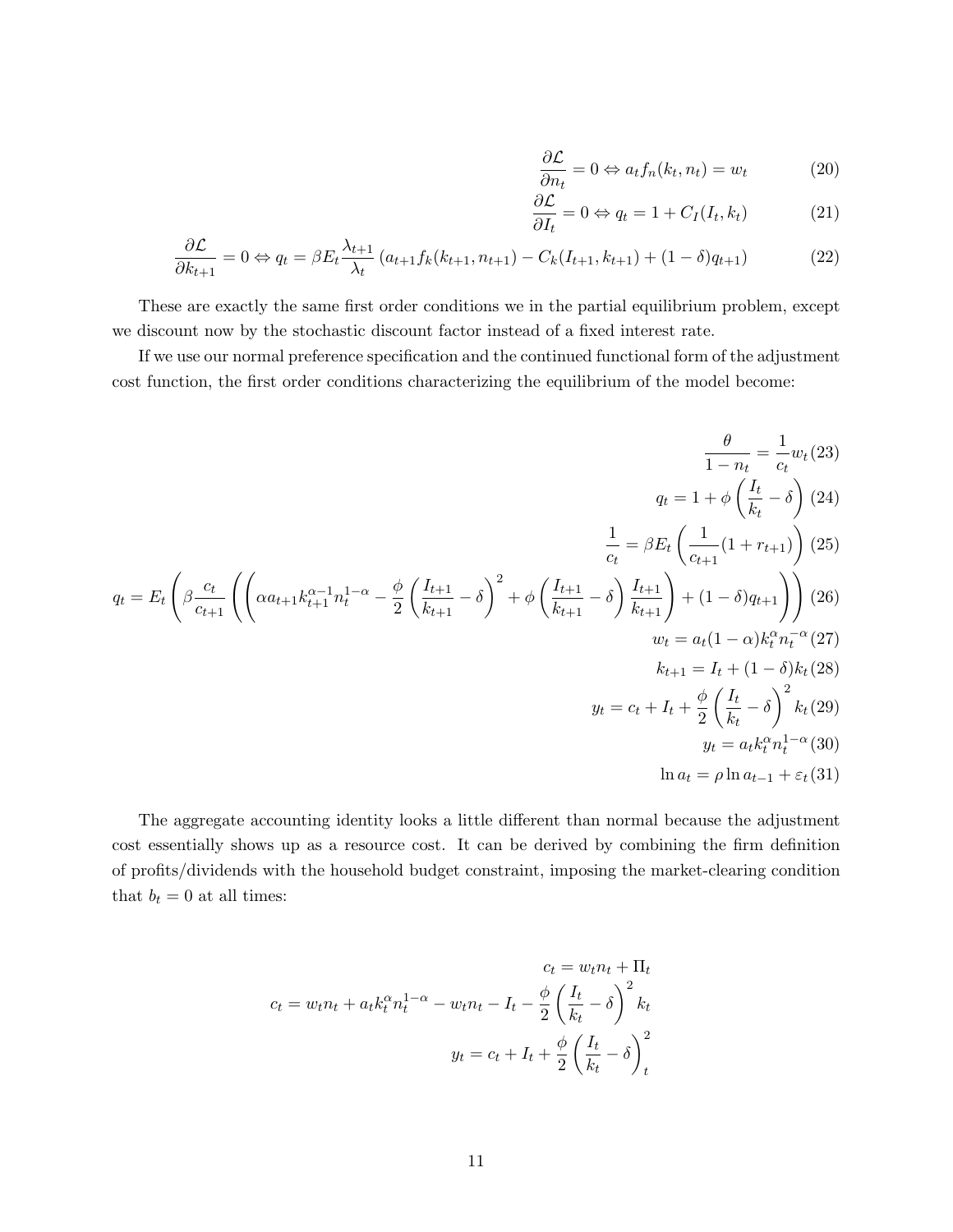You can think about the investment that shows up in a normal accounting identity as being inclusive of the adjustment costs if you like.

Now, what is the value of the firm? From the above discussion, because the Hayashi sufficiency conditions are satisfied, we know that  $q = Q = \frac{V}{k}$  $\frac{V}{k}$ . This suggests that we could measure the value of the firm as  $q_t k_t$ . In continuous time, this would be correct. A slight complication arises because of discrete time. Recall that  $q_t = \frac{\partial V_t}{\partial x_{t+1}}$  $\frac{\partial V_t}{\partial k_{t+1}}$ , hence value of the firm is actually equal to  $V_t = q_t k_{t+1}$ . We also need to slightly re-write the way we recursively express value to take account of this. In particular, the recursive formulation of the value of the firm needs to be:

$$
V_t = \beta E_t \left(\frac{c_t}{c_{t+1}}\right) \left(a_{t+1} k_{t+1}^{\alpha} n_{t+1}^{1-\alpha} - w_{t+1} n_{t+1} - I_{t+1} + V_{t+1}\right) = \beta E_t \left(\frac{c_t}{c_{t+1}}\right) \left(\Pi_{t+1} + V_{t+1}\right) \tag{32}
$$

In other words, we write the value of the firm at time  $t$  as tomorrow's dividends and continuation value, both discounted by the stochastic discount factor between time t and  $t + 1$ . Why? The timing of the model is as follows. At the "beginning" of time  $t$ , all production, consumption, and saving/investment decisions take place. After all this is finished, how would the household value the firm? From the perspective of time t, the household will get dividends tomorrow (it has already received today's dividends) and the continuation value, both of which it needs to discount. Hence, the value of the firm at time t is the value at time t after time t dividends have been paid out. You can verify that the value of  $V_t$  you get from this recursive formulation is equal to  $q_t k_{t+1}$ . This makes sense if you think about it. What is a firm in this set up? It is just a collection of capital. After production and investment decisions have been made at time t, the firm has  $k_{t+1}$  units of capital which it will take into the next period (note that depreciation has already taken place in this formulation). That capital has a price of  $q_t$ , measured in consumption units. The household could just eat the capital (this is always an option), or it could leave it in the firm to produce. In equilibrium the household must be indifferent between these two options – hence the value of the firm must be  $q_t k_{t+1}$ . In the long run  $q_t = 1$  and the capital stock is constant. So the value of the firm (measured in units of goods, not utils) is just the capital stock.

Below are impulse responses to a technology shock in this model. The parameterization is our standard RBC paramaterization, with three different values of  $\phi$ : 0, 1, 3, and 8. The case of  $\phi = 0$  corresponds with the case of the standard RBC model without adjustment costs. The other parameters are standard.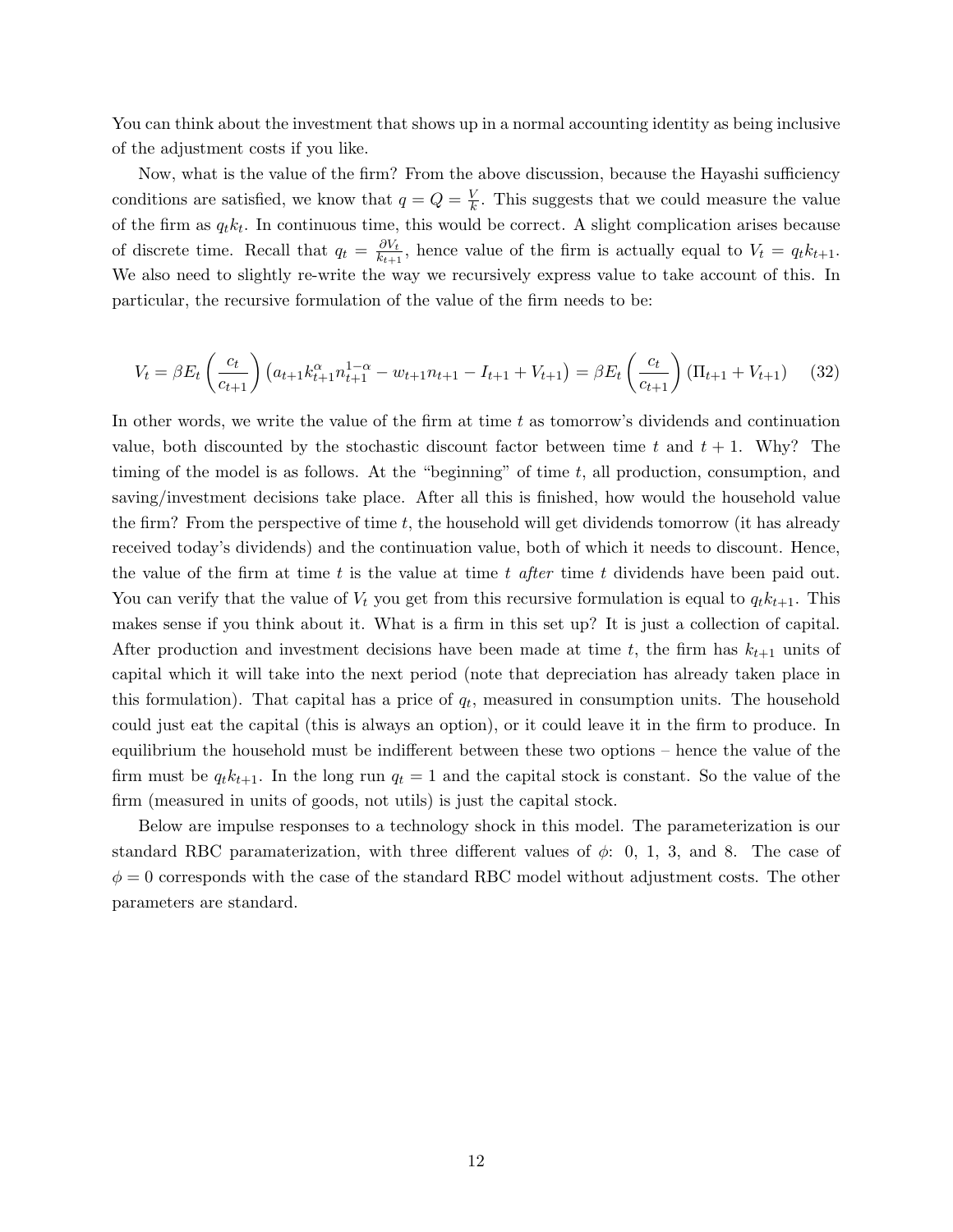

As adjustment costs get more important, the response of the economy (measured in terms of output, hours, and investment) to a productivity shock becomes dampened. The intuition is reasonably straightforward – if it is very costly to change the capital stock, people will respond by increasing consumption more and increasing labor less. This is in fact what you see. As  $\phi$  gets bigger the jump in  $q_t$ , the price of capital, gets bigger. Consequently the immediately jump in the value of the firm gets bigger. But after a while  $q_t$  gets back close to one and the value of the firm is essentially just its capital stock. Overall, for relatively low values of  $\phi$ , these responses really aren't all that different from the responses in a standard RBC case, save for the time-varying price of capital and the fact that the value of the firm jumps more. There is one reasonably important difference, though. We see that as adjustment costs get bigger, the risk-free real rate rises by less. This is a good thing from the perspective of getting a RBC model to match the data; in the data real interest rates are not strongly correlated with output, but in a standard productivity shock driven model this correlation is very high. And it's not hard to see why – if there are no adjustment costs, the Jorgensonian user cost implies that (approximately due to the stochastic discounting) that  $r_t \approx E_t a_{t+1} f_k(k_{t+1}, n_{t+1}) - \delta$ . In other words, the risk free real rate is tied to the marginal product of capital – when the marginal product is high (or expected to be high), the real rate is high. Productivity shocks raise the marginal product and hence the real rate. But the addition of adjustment costs dampens this response significantly, as we can see in the figure.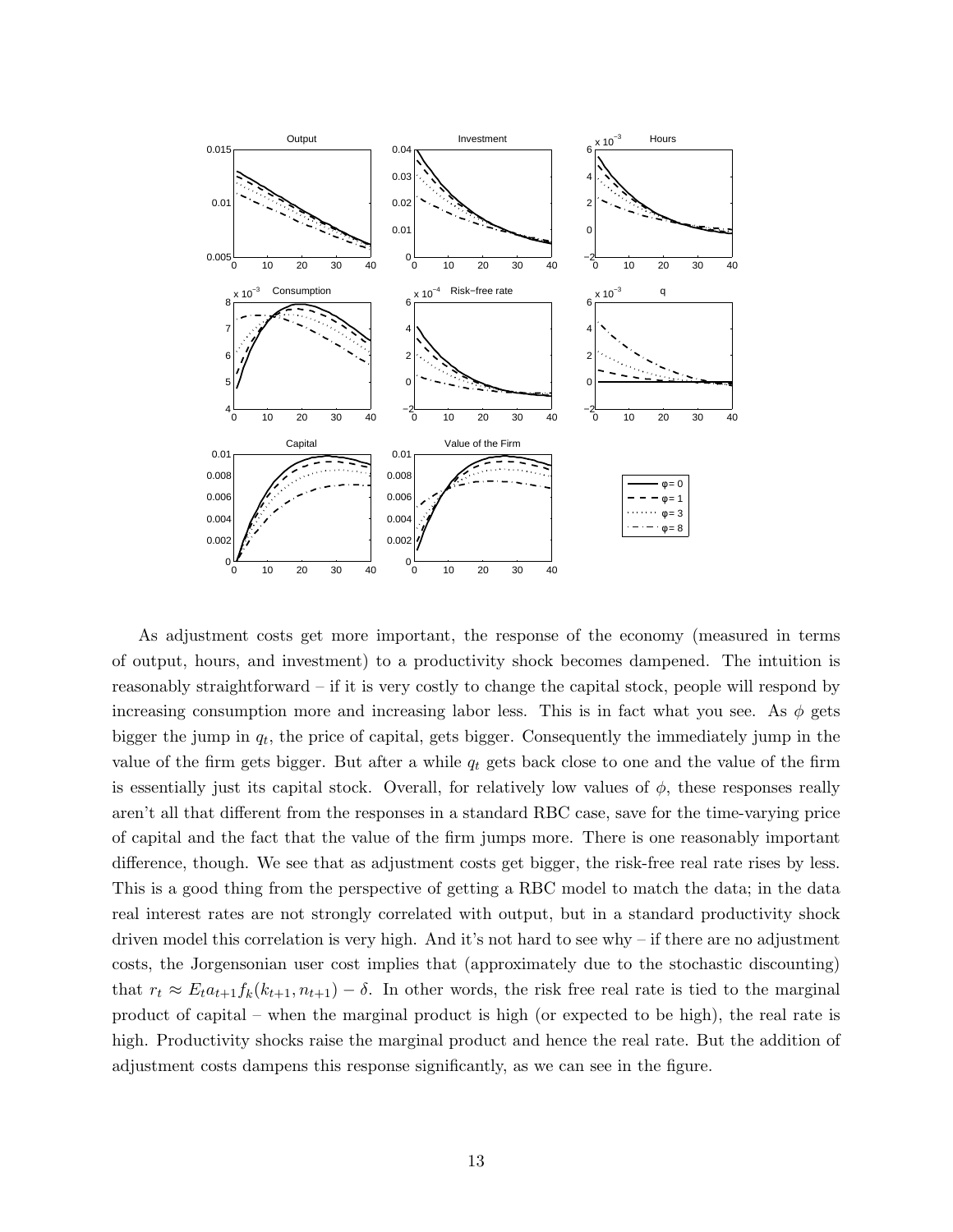## 5 Non-Convex Adjustment Costs

The theory of investment studied above (based on quadratic adjustment costs or no adjustment costs at all) has the testable prediction that firms should continuously adjust their capital stock in response to new conditions. Put differently, the theory predicts that investment should be small and continuous.

This is squarely at odds with the micro data, where investment is typically *lumpy* in the sense that there is no investment in most periods with sporadic periods of large adjustment. The theory of non-convex adjustment costs is built to match this feature of the firm-level data. We consider two sources of non-convexity: either fixed costs or kinked costs.

#### 5.1 Fixed Costs

Here we will use the dynamic programming notation that a variable without a superscript denotes a current value, while a variable with a  $\prime$  denotes the next period's value.

Consider the partial equilibrium problem of a firm which discounts future profits by  $\frac{1}{1+r}$ . For simplicity, abstract from the labor choice decision. Output/revenue is given by  $y = af(k)$ , where  $f'(k) > 0$  and  $f''(k) < 0$ . The relative price of investment is 1, and the capital accumulation equation is  $k' = I + (1 - \delta)k$ . In addition to paying the direct price of investment (i.e. one unit of investment reduces current profits by 1), the firm must pay a fixed cost of investment,  $F \geq 0$ , if  $I \neq 0$ . This means that the firm will either earn current profits:  $\Pi = af(k) - (k' - (1 - \delta)k) - F$  if  $k' \neq (1 - \delta)k$  or  $\Pi = af(k)$  if  $k' = (1 - \delta)k$ .

The firm faces two decisions: the binary choice of whether to invest or not and the continuous choice of how much to invest if they choose to invest. The state variables are the current capital stock and a. The Bellman equation is given by:

$$
V(a,k) = \max \left\{ \max_{k'} \ a f(k) - (k' - (1 - \delta)k) - F + \frac{1}{1+r} EV(a',k'), \ a f(k) + \frac{1}{1+r} EV(a',(1 - \delta)k) \right\}
$$

We can think about the policy function for this problem by essentially working backwards. First, suppose that the firm chooses to adjust, so that  $k' \neq (1 - \delta)k$ . If it adjusts, its choice of k' is independent of  $k$ . Let's call this  $k^*$ : the optimal reset capital stock if you will.

Now that we know what the firm will do if it adjusts/does investment, let's now look at the binary choice of whether it will invest. If will choose to invest if the value for doing so (the first part of the Bellman equation evaluated at the optimum choice  $k^*$  – i.e. this "takes care of" the max operator), is greater than or equal to the value of doing nothing. Put differently, the firm will invest if:

$$
af(k) - (k^* - (1 - \delta)k) - F + \frac{1}{1+r}EV(a', k^*) \ge af(k) + \frac{1}{1+r}EV(a', (1 - \delta)k)
$$

This can be simplified to: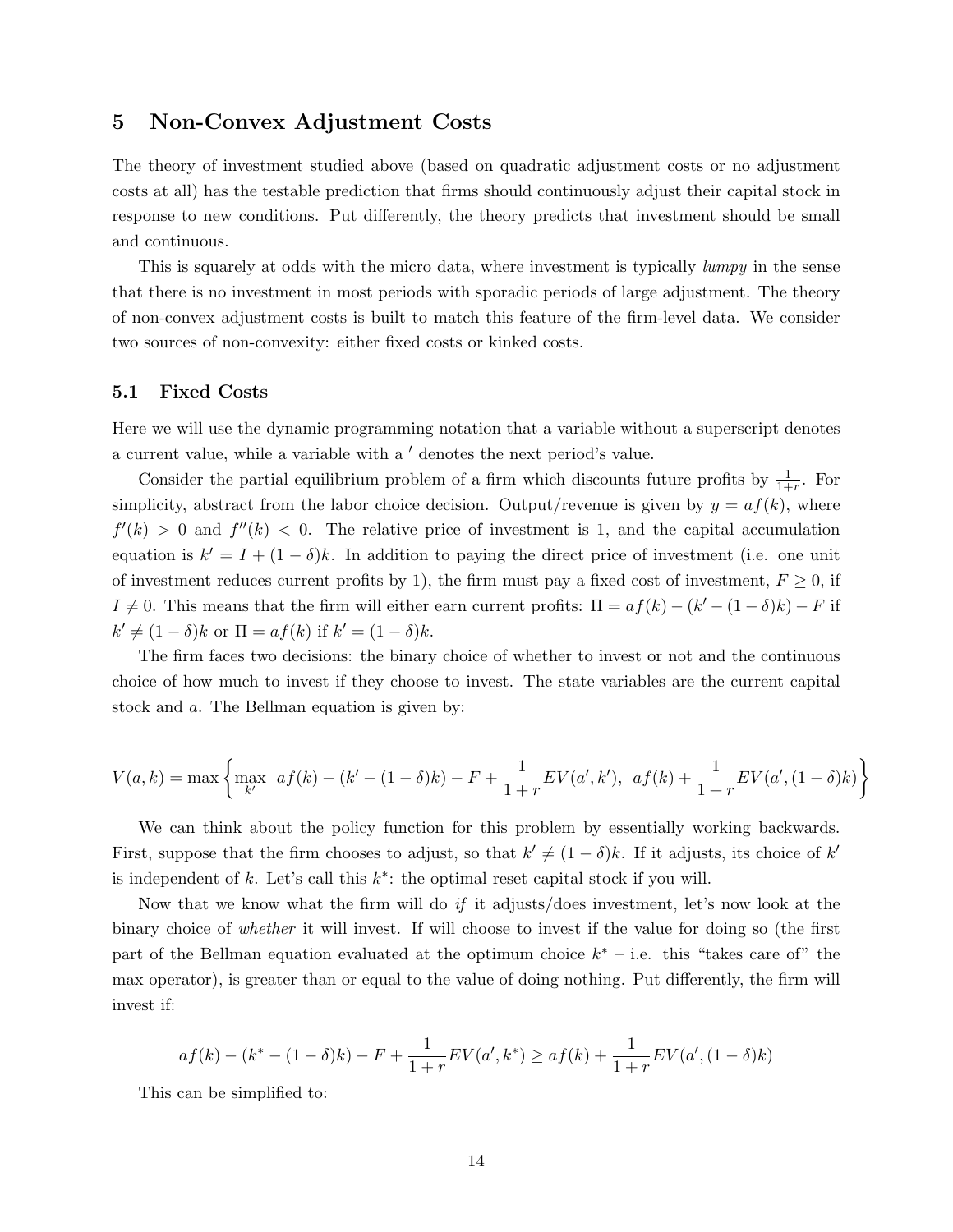$$
\frac{1}{1+r} \left( EV(a', k^*) - EV(a', (1-\delta)k) \right) \ge k^* - (1-\delta)k + F \tag{33}
$$

This simply says that the firm will invest if the benefit exceeds the cost. The presence of the fixed cost will mean that the firm may choose to do nothing at all. In particular, if  $k^*$  is not "too different" from  $(1-\delta)k$ , then the benefit will be small (this also depends on the amount of curvature in the value function), and the benefit is unlikely to exceed  $F$ . We can see that this will result in inaction as follows. Suppose that  $(1 - \delta)k \approx k^*$ . Then the right hand side will be close to F, and the left hand side will be close to zero, and the condition for adjustment will not be satisfied.

Let's think about this result graphically. First, assume that the value function is (i) increasing and (ii) concave, with "Inada" type conditions that the slope of the value function starts out at infinity and ends up at zero. Since  $k^*$  is taken to be a constant independent of k, the left hand side of (37) will be decreasing and convex, and will start with a very steep negative slope and will asymptote to a slope of zero. The right hand side is linear in k, with slope  $(1 - \delta) < 1$ . At  $k = \frac{k^*}{1 - \delta}$  $1-\delta$ it will be equal to F, and equal to zero at  $\frac{k^* + F}{1-\delta}$  $\frac{k^* + F}{1 - \delta}$ . At  $k = \frac{k^*}{1 - \delta}$  $\frac{k^*}{1-\delta}$ , the left hand side must be equal to zero. We can plot each side of  $(37)$  against k as follows:



Given the assumed Inada type conditions, we can see that the left hand side will cross the right hand side twice – once somewhere below  $\frac{k^*}{1-k}$  $\frac{k^*}{1-\delta}$ , and once somewhere above  $\frac{k^*}{1-\delta}$  $\frac{k^*}{1-\delta}$ . Call these two points  $(s, S)$ , with  $s < S$ . Above or below each of these crossing points, the left hand side of (37) is bigger than the right hand side, so the firm will adjust to  $k^*$ . Within those two bounds, however, the firm prefers in action. We call this an  $(s, S)$  policy because there is a region of inaction but large adjustment beyond the trigger points defining the region of inaction.

Suppose that there were no adjustment costs (i.e.  $F = 0$ ). The left hand side would still cross the horizontal axis at  $\frac{k^*}{1-k^*}$  $\frac{k^*}{1-\delta}$ . But with no adjustment costs, we actually know what the slope of the left hand side is. The first order condition of the smooth problem is:  $1 + r = \frac{\partial V(a', k')}{\partial k'}$ . Thus, if we evaluate the slope of the left hand side at  $k^* = (1 - \delta)k$ , we see that the slope is equal to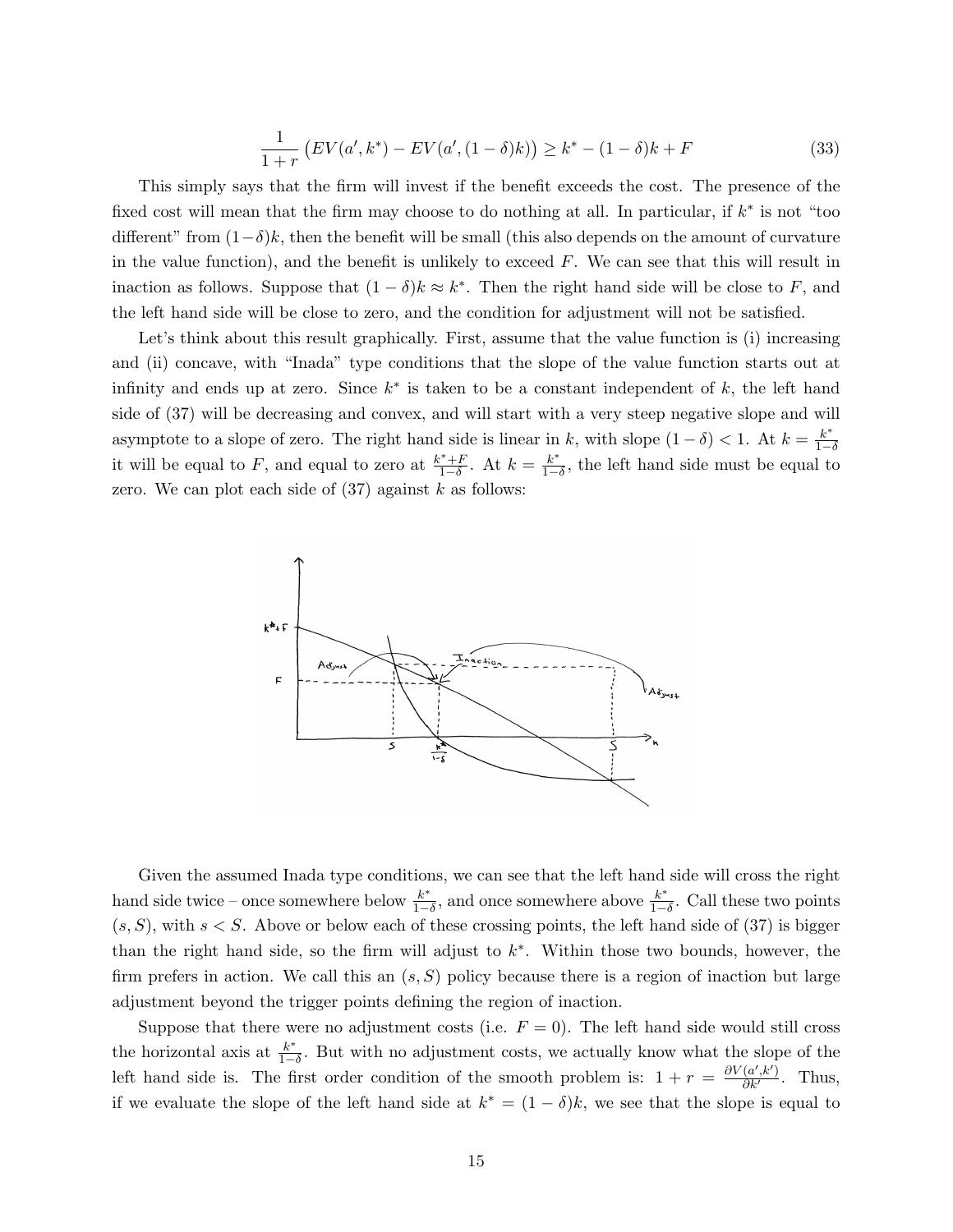$(1 - \delta)$ . This means that the straight line and the curve just "kiss" at this point – at every other point the left hand side is above the right hand side. This means without a fixed cost there is a point of inaction if it so happens that the current capital stock will yield the desired capital stock tomorrow, but at every other point there will be adjustment.

It is straightforward to see how the fixed cost will affect the region of inaction. If  $F$  goes up, the straight line shifts up, and the region of inaction gets bigger.

#### 5.2 Kinked Adjustment Costs

Here we assume a different kind of non-convexity – a non-symmetric price of capital. In particular, assume that the relative price (in terms of consumption) of accumulating new capital (i.e.  $I =$  $k' - (1 - \delta)k > 0$  is 1, but that the relative price of selling capital (i.e.  $I = k' - (1 - \delta)k < 0$ ) is equal to  $b < 1$ . We can kind of appeal to this on the basis of adverse selection motivation. You can sell your capital for less than you can buy new capital – not because there is any functional difference in the capital (both are equally productive), but because the market worries that you may be selling a "lemon" – think about the market for used cars.

This introduces a "kink" in the adjustment cost function; in particular, the adjustment cost function is non-differentiable at  $I = 0$ . This means that we can't use something like a Lagrangian to solve the firm's problem. Let's instead set the problem up as a dynamic programming problem. The firm enters the period with capital stock  $k$  and takes the level of technology,  $a$ , as given. It can do three things: accumulate more capital (price 1), sell some of its capital (at price  $b < 1$ ), or do nothing. The Bellman equation can be written:

$$
V(a,k) = \max \{ V^1(a,k), V^2(a,k), V^3(a,k) \}
$$

$$
V^1(a,k) = \max_{k'} af(k) - (k' - (1 - \delta)k) + \frac{1}{1+r} EV(a',k')
$$

$$
V^2(a,k) = \max_{k'} af(k) - b(k' - (1 - \delta)k) + \frac{1}{1+r} EV(a',k')
$$

$$
V^3(a,k) = af(k) + \frac{1}{1+r} EV(a', (1 - \delta)k)
$$

The first Bellman equation is the value of doing positive investment; the second is the value of doing negative investment; and the third is the value of doing nothing.

We can characterize the policy function for this specification intuitively. Let  $k^*$  denote the  $k'$ the firm would choose if there was no kink in the adjustment cost function. Suppose that the firm has an initial capital stock that is well below  $k^*$ . It will want to increase its capital stock, but it will not go all the way to  $k^*$ . Why is this? Because there is essentially an "option value" to have a smaller capital stock – getting stuck with a capital stock that is too large is costly because  $b < 1$ and that capital can only be sold off at a loss. Put differently, the firm will "under-adjust" if it has too little capital relative to its frictionless optimum because the downside risk of getting stuck with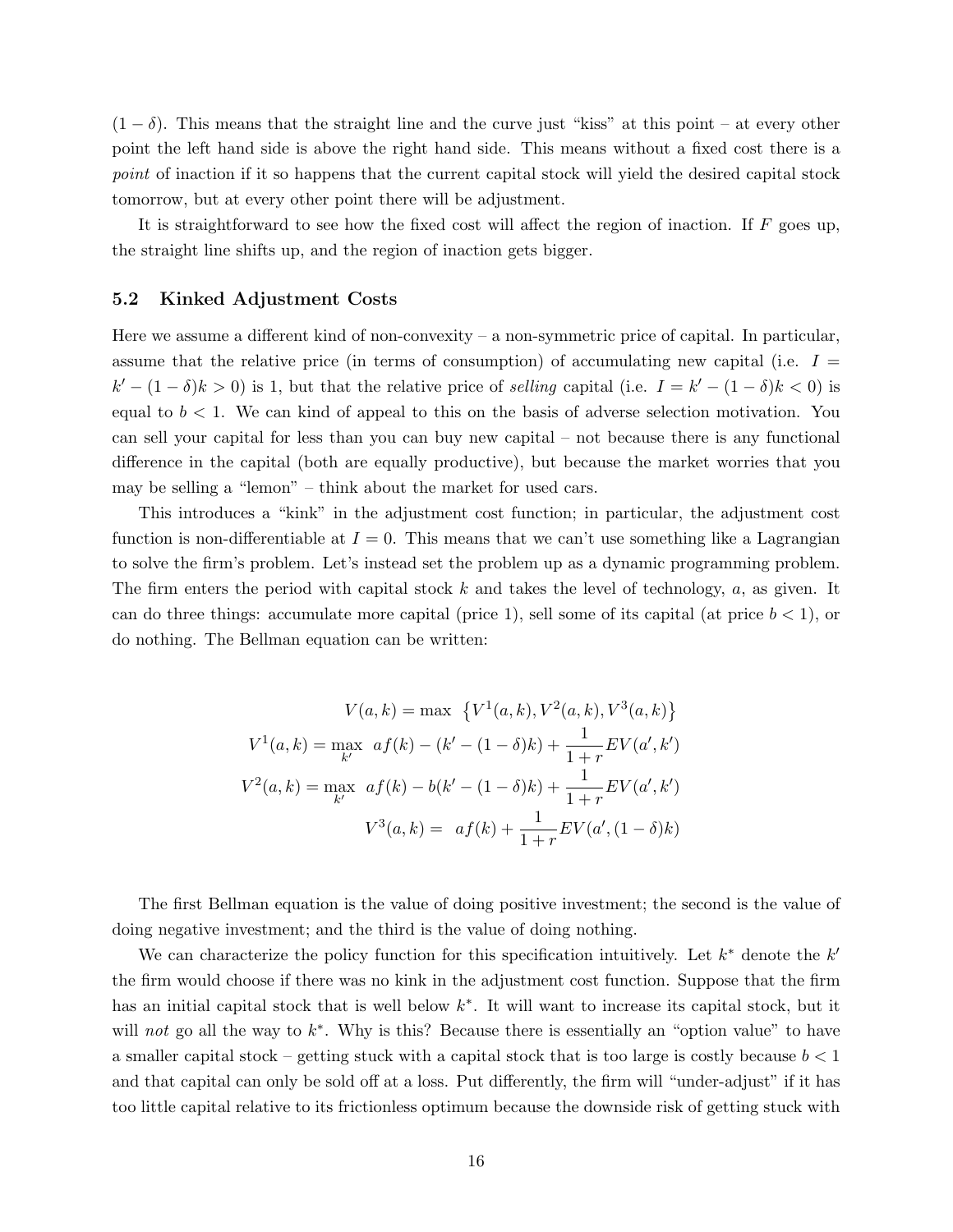too much capital is high. In contrast, suppose that the firm starts with too much capital relative to its frictionless optimum. It would want to get rid of some capital, but again this is costly because the sell price of capital is less than the buy price. The firm could get rid of some of that capital over time by letting it depreciate away instead. Hence, the firm will also "under-adjust on the upper end as well.

The policy function will be as follows. If k is sufficiently far below  $k^*$ , the firm will adjust to  $k^L \leq k^*$ . If k is sufficiently far above  $k^*$ , the firm will adjust to  $k^H \geq k^*$ . Hence,  $k^H \geq k^L$ . This will be a strong inequality so long as  $b < 1$ . Hence, just as in the fixed cost case, there will be a region of inaction. For values of the current capital stock that will yield next period capital stock's between those two regions – i.e. as long as  $\frac{k^L}{1-\delta} \leq k \leq \frac{k^H}{1-\delta}$  $\frac{k^{\prime\prime}}{1-\delta}$ , the firm will choose no investment and will thus set  $k' = (1 - \delta)k$ . Above either of those triggers, the firm will adjust. Hence, this is kind of like the  $(s, S)$  policy described for the fixed cost case. What is different here, however, is that the firm will adjust to the triggers – not to the center of the triggers as in the fixed cost case. Regardless, however, there will be a large region of inaction and resulting lumpiness. See the figure below for a description of the policy function:



These kinked adjustment costs are a kind of irreversibility. The extreme case of pure irreversibility occurs when  $b = 0$ . If you can't sell capital for any positive price, the choice to accumulate new capital is effectively irreversible – you can't get rid of it for any positive price. This is going to induce cautious behavior on the part of firms – they will under-invest when they are below their frictionless optimal level of capital and will also under-adjust when they have too much capital, instead just letting their existing capital depreciate. This "cautiousness" leads to the region of inaction and lumpiness.